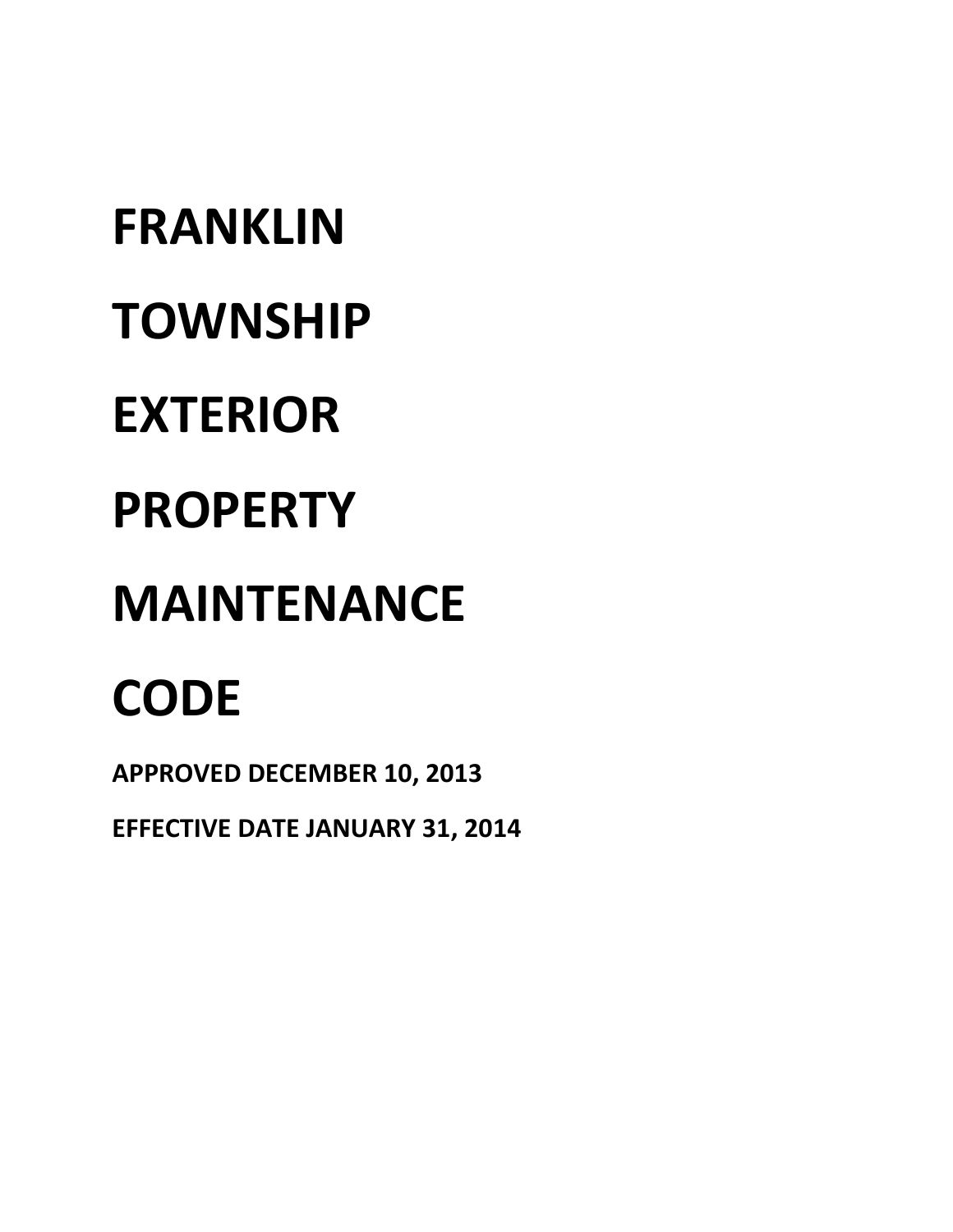## **Exterior Property Maintenance Code**

# **Franklin Township, Portage County, Ohio**

# **Section 1 TITLE, SCOPE AND DEFINITIONS**

This Code shall be known as the Exterior Property Maintenance Code of Franklin Township, Portage County, Ohio as authorized by Ohio Revised Code Section 505.73.

This Code is strictly limited to the establishment of standards for the maintenance of exterior surfaces and exterior functioning units of all residential, retail, commercial and industrial structures and buildings within the Township, including yard areas immediately contiguous thereto. No provisions of this Code shall, in any way, directly or indirectly, be interpreted to interfere with, or to limit the right of, any owner or resident to inhabit real property owned or leased by them in such a manner and form as they may determine appropriate, consistent with other applicable provisions of law. This Code is directed to visual problems and deteriorated property values which may on occasion cause blighting conditions within the Township. All matters of the interior use, occupancy or habitation of any structure or building within the Township are specifically excluded from the provisions of this Code.

All words, terms and phrases used in this Code shall be as defined in the Franklin Township Zoning Resolution Definitions Chapter.

## **Section 2 PURPOSES**

The purpose of this Code is to protect the public health, safety and welfare by establishing standards governing the maintenance, appearance and exterior condition of all premises throughout Franklin Township; to fix certain responsibilities and duties upon owners, residents and managers of the same as to both separate and correlative responsibilities and duties; to authorize and establish procedures for the exterior inspection of such premises; to fix penalties for the violations of this Code; to provide for the repair, demolition or vacation of premises unfit for human habitation, occupancy or use. This Code is hereby declared to be remedial and essential for the public interest, and is intended that this Code be construed and interpreted to implement the purposes as stated herein.

## **Section 3 APPLICATION**

Every residential, nonresidential or mixed occupancy building, and the land on which it is situated, used or intended to be used for dwelling, commercial business or industrial occupancy, shall comply with the provisions of this Code, whether or not such building shall have been constructed, altered or repaired before or after enactment of this Code, and without regard to any permits or licenses which shall have been issued for the use or occupancy of the building or premises for the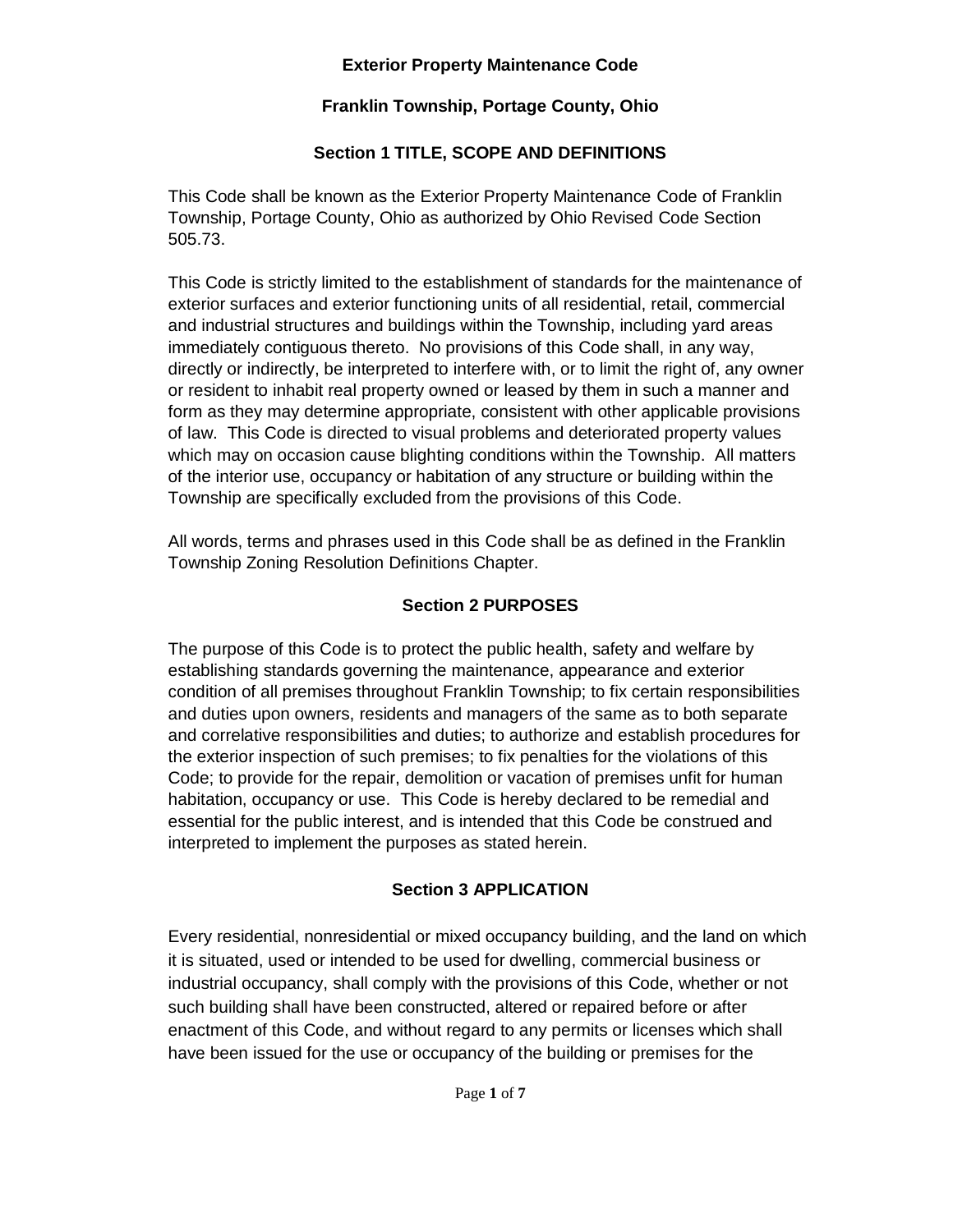construction or repair of the building, or for the installation or repair equipment or facilities prior to the effective date of this Code. This Code establishes standards for the initial and continued occupancy and use of all such structures and does not replace or modify standards otherwise established for the construction, repair, alteration or use of the building. Where there is mixed occupancy, residential or nonresidential use therein shall be nevertheless regulated by and subject to the provisions of this Code.

#### **Section 4 CONFLICT OF LAWS**

In any case where a provision of this Code imposes a higher standard than that set forth in any chapter of the Township Zoning Resolution or law of the State, then the standard set forth herein shall prevail, but if a provision of this Code imposes a lower standard than that imposed by any chapter of the Township Zoning Resolution or law of the State, then the higher standard contained in any such other ordinance or law shall prevail.

## **Section 5 MAINTENANCE RESPONSIBILITY**

The owner of every single or multiple unit structure within the Township shall be responsible for maintaining the exterior surfaces of the same in conformance with the provisions of this Code.

The owner of every single or multiple unit structure within the Township shall be responsible for maintaining the yard area immediately contiguous thereto in conformance to the provisions of this resolution.

Unless expressly provided to the contrary in this resolution, the respective obligations and responsibilities imposed herein upon the owner, as differentiated from those of the residents, shall not be altered or affected by an agreement or contract by and between any of the aforesaid, or between them and other parties.

## **Section 6 GENERAL EXTERIOR MAINTENANCE REQUIREMENTS**

(a) The exterior surfaces of all structures within the Township shall be maintained and in good repair. Any exterior part or feature thereof having functional use shall be capable of performing the use for which such part or feature was designed.

(b) The entire yard area contiguous to all structures within the Township, and extending up to and including the lot line in all directions shall be maintained in a safe, clean and sanitary condition.

## **Section 6.01 EXTERIOR SURFACES**

Page **2** of **7**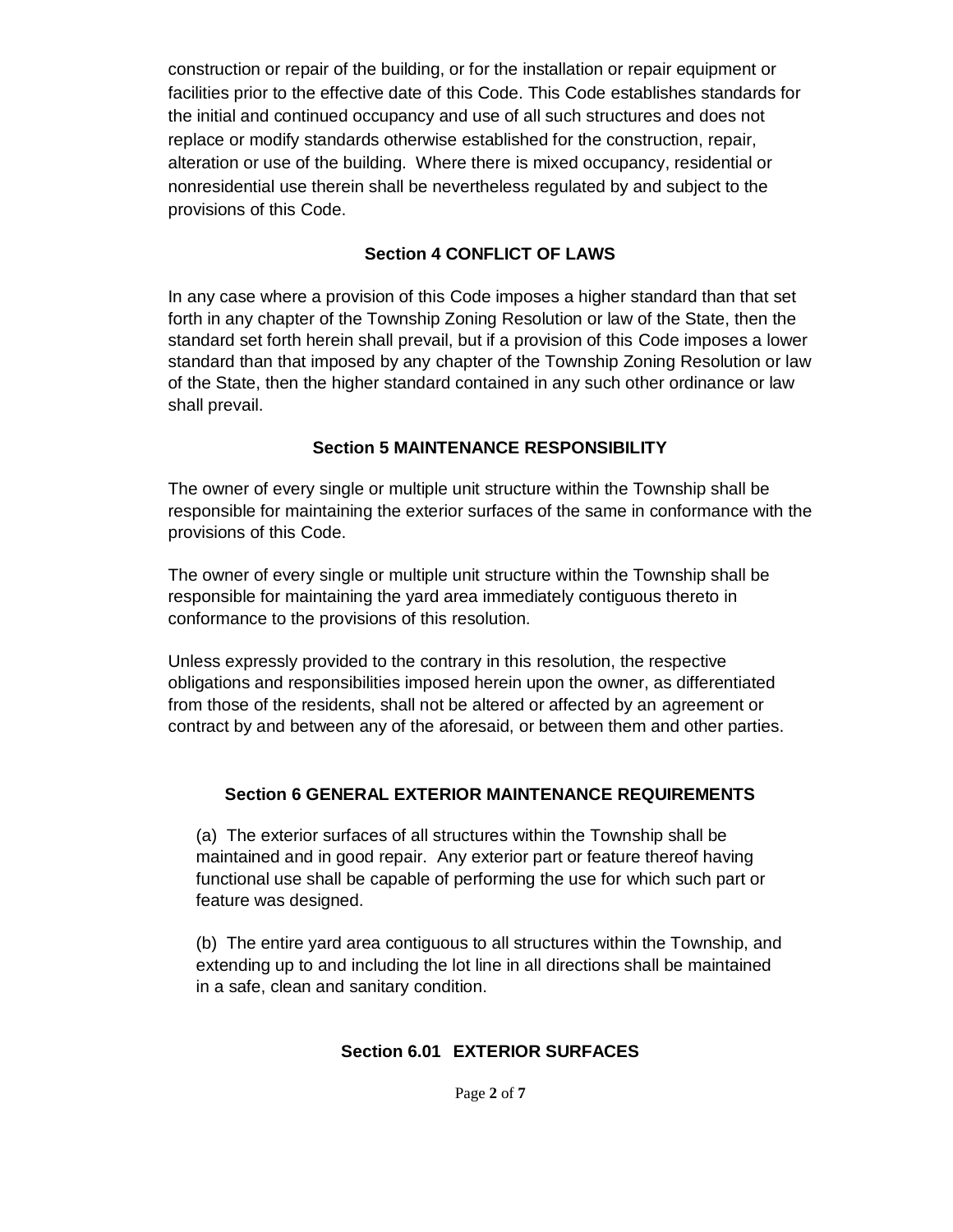(a) All exterior surfaces, including but not limited to, doors, door and window frames, cornices, porches, trim, balconies, decks and fences shall be maintained in good condition.

1. Exterior wood surfaces, other than decay-resistant woods, shall be protected from the elements and decay by painting or other protective covering or treatment.

2. An exterior wall segment, facing or other distinguishable surface area determined by the enforcement officer to have more that twenty-five (25%) per cent of its total area bare, peeling, flaking, pitted or otherwise deteriorated shall be surface coated.

3. All siding and masonry joints as well as those between the building envelope and the perimeter of windows, doors, and skylights shall be maintained weather resistant and water tight.

4. All metal surfaces subject to rust or corrosion shall be coated to inhibit such rust and all surfaces with rust or corrosion shall be stabilized and coated to inhibit future rust or corrosion.

5. Oxidation stains shall be removed from exterior surfaces. Surfaces designed for stabilization by oxidation are exempt from this requirement.

- (b) All foundation walls shall be maintained plumb and free from open cracks and breaks and shall be kept in such a condition so as to prevent the entry of rodents and other pests.
- (c) All exterior walls shall be free from holes, breaks, and loose or rotting materials; and maintained weatherproof and properly surface coated where required to prevent deterioration.
- (d) The roof and flashing shall be sound and not have defects that admit rain. Roof drainage shall be adequate to prevent deterioration in the walls or interior portion of the structure. Roof drains, gutters and downspouts shall be maintained in good repair*.* Roof water shall not be discharged in a manner that creates a public nuisance.
- (e) Every exterior stairway, deck, porch or balcony shall be maintained structurally sound, in good repair, with proper anchorage and capable of supporting the imposed loads.
- (f) All chimneys, cooling towers, smoke stacks, and similar appurtenances shall be maintained structurally safe and sound, and in good repair. All exposed surfaces of metal or wood shall be protected from the elements and against decay or rust by periodic application of weather-coating materials, such as paint or similar surface coating.

#### **Section 6.02 YARD MAINTENANCE**

(a) Refuse:

(1) No refuse including but not limited to mattresses, household furnishing, rugs, appliances, abandoned railroad ties, tires, wheels, abandoned vehicle parts, dilapidated automobiles or automobile parts shall be placed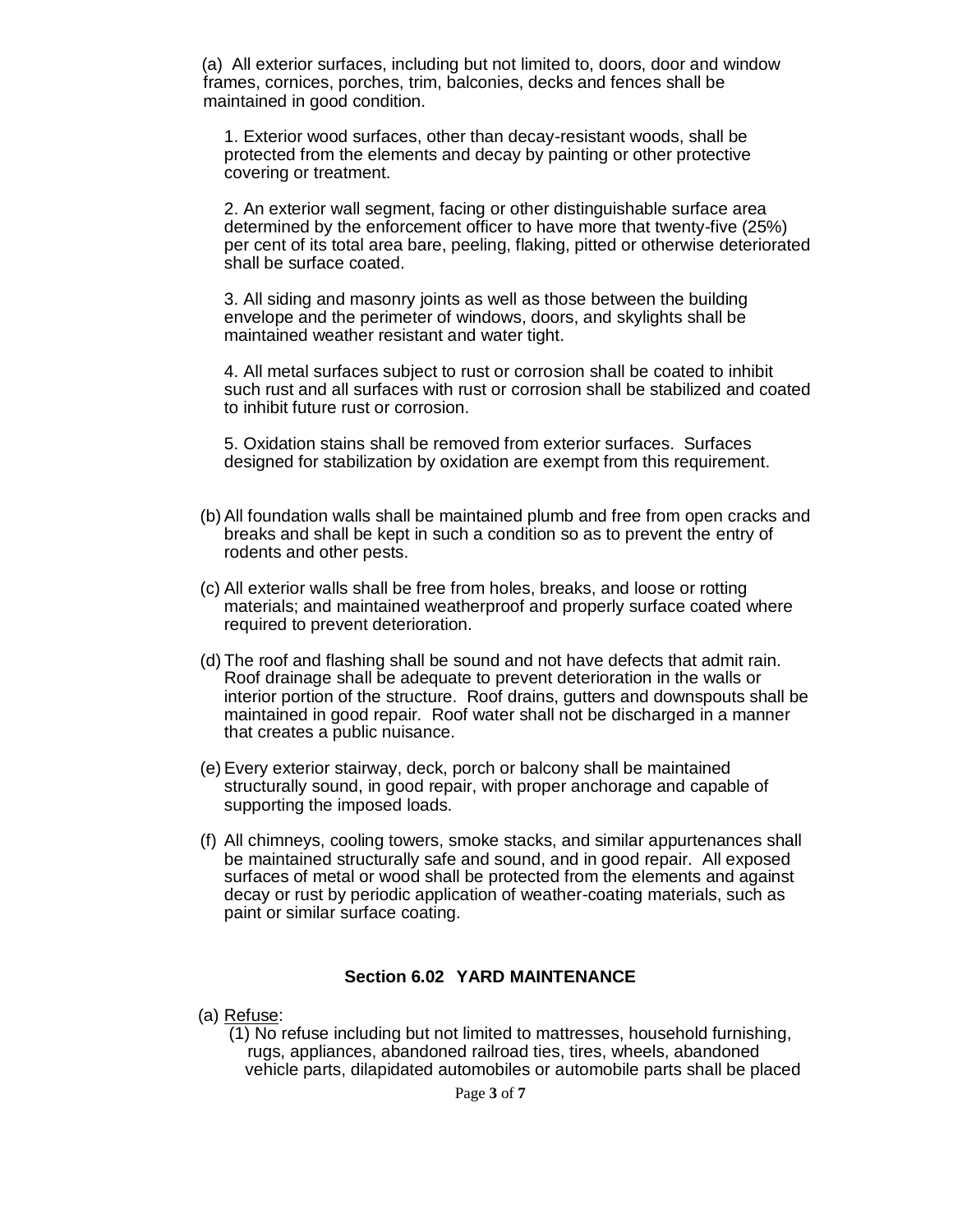or stored in any yard area contiguous to any structures within the Township over a period in excess of forty-eight hours. However, such items which are placed for scheduled refuse hauling may be so placed for a period of time not to exceed the next regularly scheduled refuse hauling date.

"Exemption to the 48 hour limitation is provided to commercial entities whose storage of automotive-related items is consistent with their normal business practice."

- (2) Property areas of all premises shall be kept free of debris, objects, materials or conditions that create a health, accident or fire hazard, or are a public nuisance, or constitute a blighting or deteriorating influence on the neighborhood. Broken glass, filth, garbage, trash and debris shall not be permitted on any property. This section does not apply to legitimate building materials stored on lots with projects in progress.
- (b) Trees, grass and shrubbery:

Grass and weeds in excess of 18 inches in height shall constitute a nuisance.

- (c) Accessory Structures:
	- (1) All structures located in the yard area contiguous to all zoning categories within the Township, such as sheds, barns, garages, bins and the like, shall be maintained in good repair in conformance with other provisions of this resolution having regard to foundations, roofs and exterior surfaces.
	- (2) Any broken, deteriorated or decayed fence, yard enclosure or other device or structure located in the yard area contiguous to all zoning categories within the Township shall be repaired or removed.
- (d) Driveways:

A driveway is that area giving access and egress to motor vehicles from the street to the garage or a parking area, having a surface of asphalt, concrete or gravel, and shall be maintained in good repair.

(e) Ground-Surface Hazards:

Holes, cracks, excavations, breaks, projection and obstructions at any place on the premises which are a hazard to persons using the premises shall not be permitted.

(f) Sidewalks:

Shall be maintained in good repair.

# **Section 7 ABANDONED STRUCTURES AND UNOCCUPIED LOTS**

If any structure shall become abandoned such structure may be presumed to be a nuisance affecting or endangering surrounding property values and to be detrimental to the public health, safety, convenience, comfort, property or general welfare of the community and shall be abated. For the purpose of this section, "abandon" shall mean to give up occupancy in the structure with the intent of never again claiming occupancy in the structure.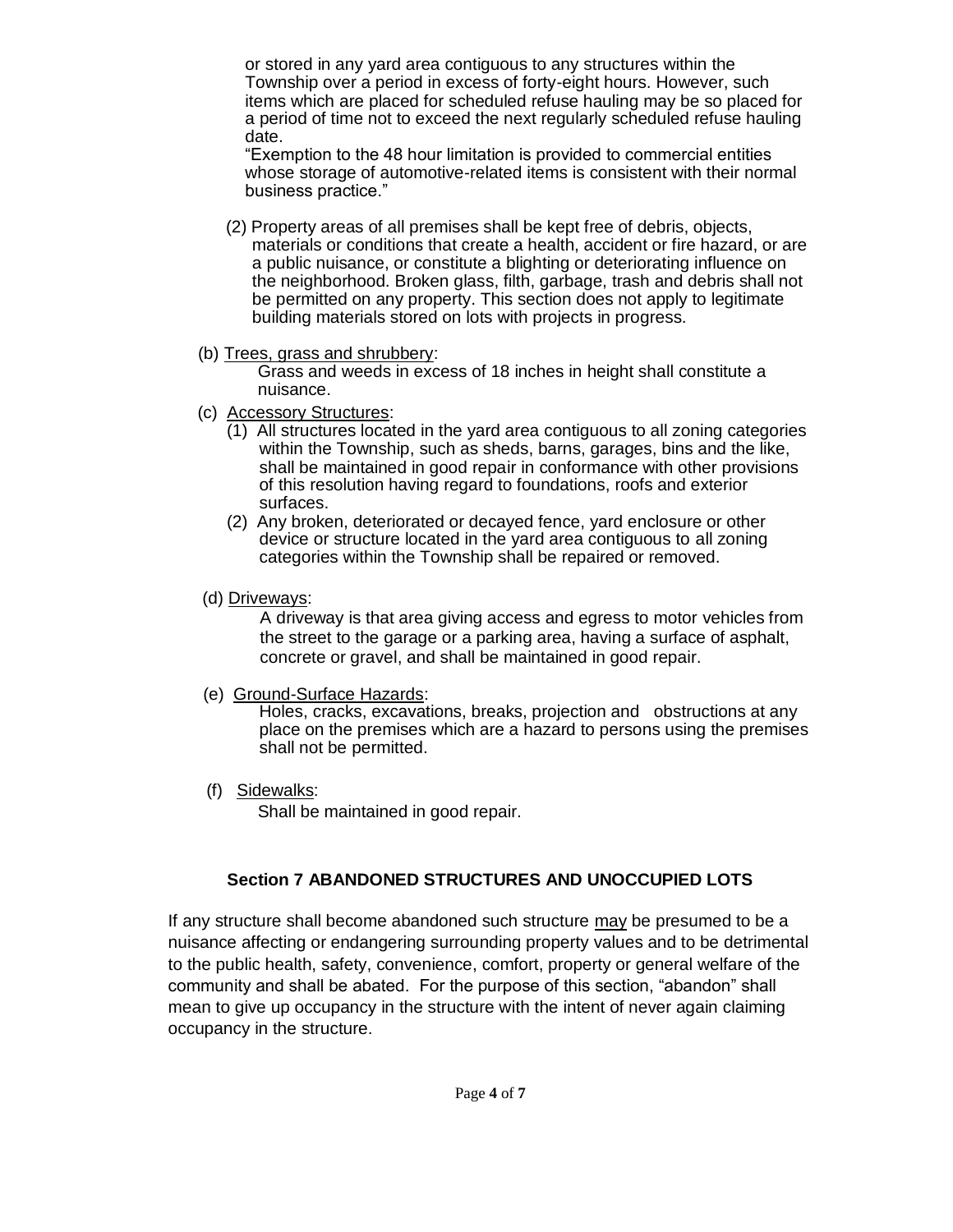Whenever the enforcement officer shall find that any structure has been abandoned, notice shall be given in the same manner as a service of summons in a civil case or by certified mail addressed to the owner of record of the premises at his or her last known address or to the address to which tax bills are sent, or by a combination of the foregoing methods, to abate such abandoned condition within thirty days either by placing the structure in operation in accordance with this section, by adapting and using the structure for another use permitted in the zoning district, or by razing the structure, removing all debris, signs, goods, supplies and equipment, and filling depressions to the grade level of the lot, provided, however, that if the structure is used after the notice is given and remains in operation for ninety consecutive days, the provisions of this section shall not apply.

Upon the failure, neglect or refusal of any owner to comply with the notice to abate such abandonment, the enforcement officer shall advise the Township's Legal Advisor of all the facts and the Township's Legal Advisor shall proceed to exercise on behalf of the Township any remedy which shall then be available to it to secure an abatement of such abandonment, including any that pertains to the abatement of a public nuisance, and to recover any damages or enforce any penalties which may be recovered or imposed at the instance of the Township, including all damages reasonable under Ohio Law.*.* The Township would bear the cost of emergency repair for blighted home and cause a lien to be placed thereon for such cost.

Unoccupied, empty or inoperative structures, whether or not abandoned, together with the lot upon which any such structure is located and with any other unoccupied or empty lot, shall be maintained in accordance with the provisions of this Code. Any such lot shall be provided with grass or other appropriate ground cover or landscaping material so as to assure absorption of rainfall and prevent erosion and rapid runoff of surface water. The owner shall cut and maintain all grass or other ground cover and remove all rubbish and weeds from the premises. The parking of motor vehicles upon said premises shall be prohibited, and the enforcement officer may order the owner of the premises to install fencing which is in compliance with the Franklin Township Exterior Maintenance Code and the Franklin Township Zoning Resolution and which will be sufficient to block motor vehicles access to said property.

#### **Section 8 NONCOMPLIANCE WITH FINAL ORDERS**

Whenever the person charged herein with the maintenance of a structure or premises fails to comply with any final order as provided in this Code, the enforcement officer shall institute an appropriate action at law.

#### **Section 8.01 ENFORCEMENT**

Page **5** of **7**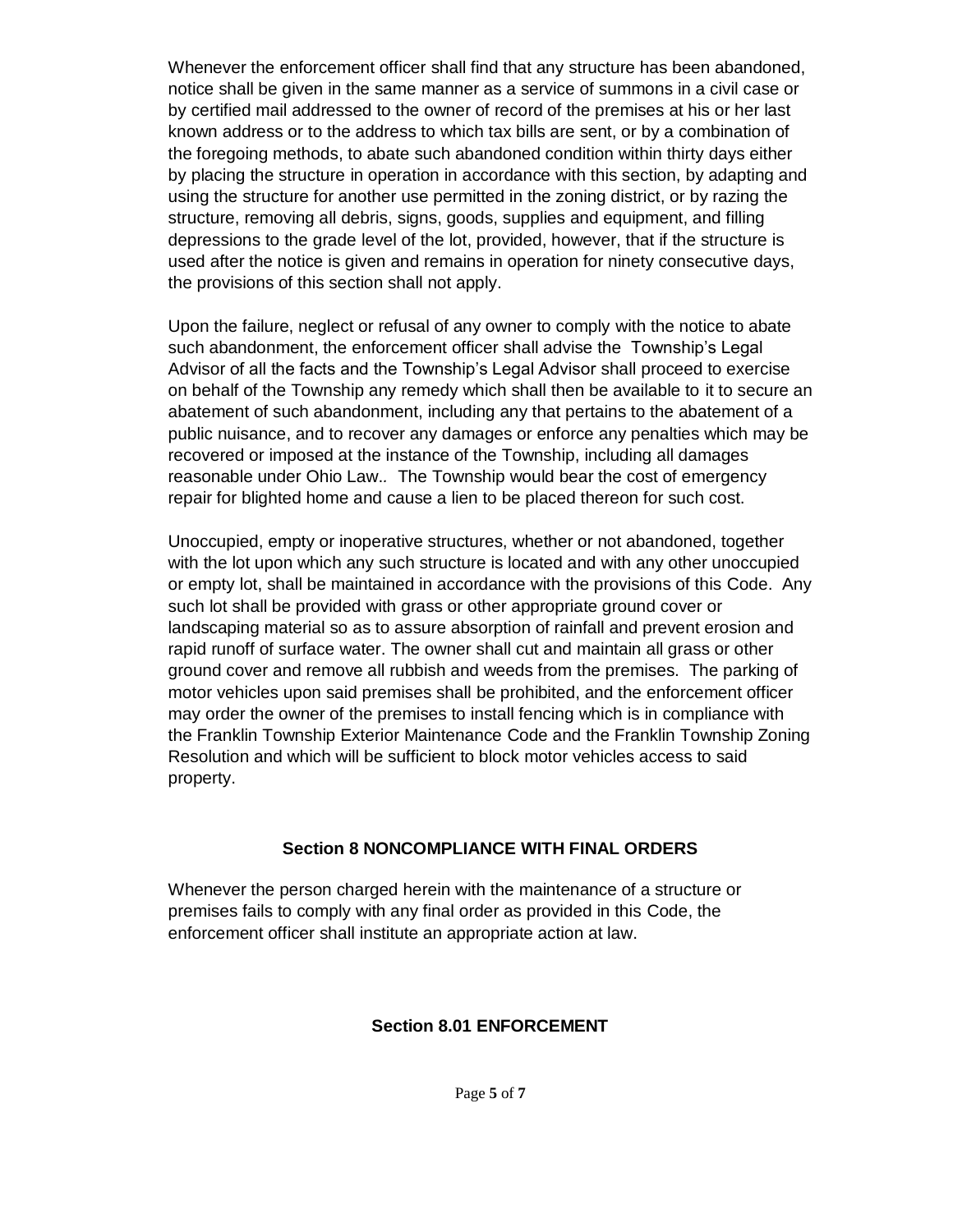The Franklin Township Trustees shall designate the enforcement officer(s) responsible for the enforcement of the provisions of the Code and to carry out and implement all the provisions herein.

- (a) Inspection: All buildings and premises within the Township may be subject to exterior inspections from time to time by the enforcement officer using those public access venues (roads, sidewalks) as may be available.
- (b) In cases where citizen complaints trigger an inspection, the property owner will be notified of the complaint in writing by the enforcement officer, and an appointment for closer inspection scheduled to resolve the issue.
- (c) Notice: Where a violation of any provision of this Code is found to exist, the enforcement officer shall cause a written notice of such violation to be served upon the person responsible for the correction thereof. The procedure of serving notice violation shall be the same as outlined in section 205.03 and 205.04 of the Franklin Township Zoning Resolution. If notice cannot be served personally or by certified mail, the notice shall be posted on the outside front entrance of the structure in alleged violation.

In the absence of an appeal, as provided below, the completion of notice and failure to comply shall constitute a final order as to these administrative proceedings.

 (d) Corrective Action Delay: In the event the property owner can demonstrate that corrective action to abate the violation within the time frame outlined in (e) below would impose serious financial hardship or ruin, the enforcement officer is empowered to delay the initiation of any corrective action upon receiving a commitment in writing from the property owner that:

(1) The property owner voluntarily and freely accepts the determination that his property is in violation of this Code and must be improved to eliminate such violation(s); and

(2) The property owner makes a specific "time commitment" representation as to when the violation elimination activity will be initiated, and when all such actions will be completed, eliminating any and/or all such violation(s). Such time period may be unique to each commitment, but shall not exceed one (1) year. Any property owner receiving a corrective action delay shall periodically report at regular intervals to the enforcement officer or on the progress made toward beginning the remediation activity, completing such activity and eliminating any/all violations.

(e) Appeal: Within 30 days of the date of service of notice, any person affected by the notice may request a hearing thereon before the Franklin Township Board of Trustees by filing a written request with the Chairperson of the Board. The Chairperson of the Board, upon receipt of the request, shall, within 30 days from that date, and upon five days notice to the party and the